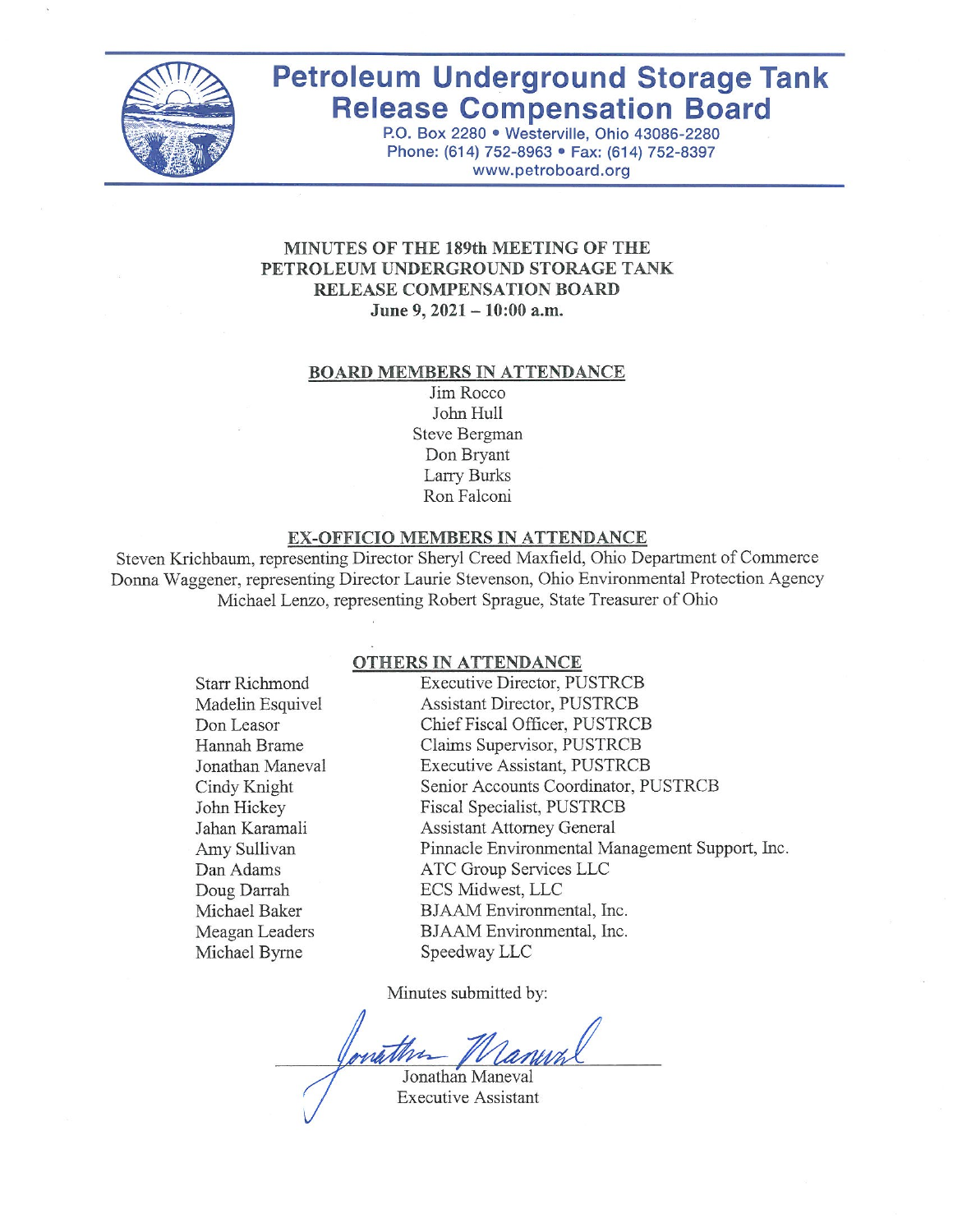# Call to Order:

Chairman Rocco convened the one hundred eighty-ninth meeting of the Petroleum Underground Storage Tank Release Compensation Board on Wednesday, June 9, 2021. Acting under the authority of Section 12 of Amended Substitute House Bill Number 404, effective November 22, 2020, the public meeting was conducted via a ZOOM audio/visual conference call.

The following members were in attendance: Jim Rocco; Steve Bergman; Don Bryant; Larry Burks; Mayor Ron Falconi; John Hull; Steven Krichbaum, representing Director Sheryl Creed Maxfield, Ohio Department of Commerce; Donna Waggener, representing Director Laurie Stevenson, Ohio Environmental Protection Agency; and Michael Lenzo, representing Robert Sprague, State Treasurer of Ohio.

The following members were not present: Scott Fleming, Dan Ridi, and Tom Stephenson.

## Minutes:

Chairman Rocco asked if there were any comments or questions regarding the minutes from the March 10, 2021 Board meeting and there were none. Mayor Falconi moved to approve the minutes and Vice-Chairman Hull seconded. A vote was taken and all were in favor. The minutes were approved as presented.

# BUSTR Report:

Chairman Rocco announced that Steven Krichbaum was recently appointed as Bureau Chief of the Bureau of Underground Storage Tank Regulations (BUSTR) and called on him to present the BUSTR report.

Mr. Krichbaum introduced himself explaining that he started working at BUSTR as an Environmental Specialist over 25 years ago and then moved to the inspection side of the program where he served as Release Prevention Supervisor for 20 years. He expressed that he looks forward to the opportunity to work with the Board.

Mr. Krichbaum stated that former Bureau Chief, Verne Ord, retired in March and a Corrective Actions Supervisor, Kelly Gill, recently retired. He explained that the Bureau is on a waiting list with the Office of Human Resources at the Department of Commerce to fill multiple vacancies including an inspector position, Kelly Gill's position, and his own former position. He commented that the waitlist is due to multiple Bureaus needing to fill positions and BUSTR hopes to backfill the positions as soon as human resources works its way through the queue.

Mr. Krichbaum reported that all responsible party searches planned for the fiscal year have been completed. He said the intent is to spend additional money on responsible party searches once the U.S. Environmental Protection Agency (U.S. EPA) Region 5 clarifies the next grant amount which funds the leaking underground storage tank (LUST) side of the program.

Mr. Krichbaum said the BUSTR staff continues to perform duties in the teleworking environment which would normally be performed if working in the office; including reviewing reports and fulfilling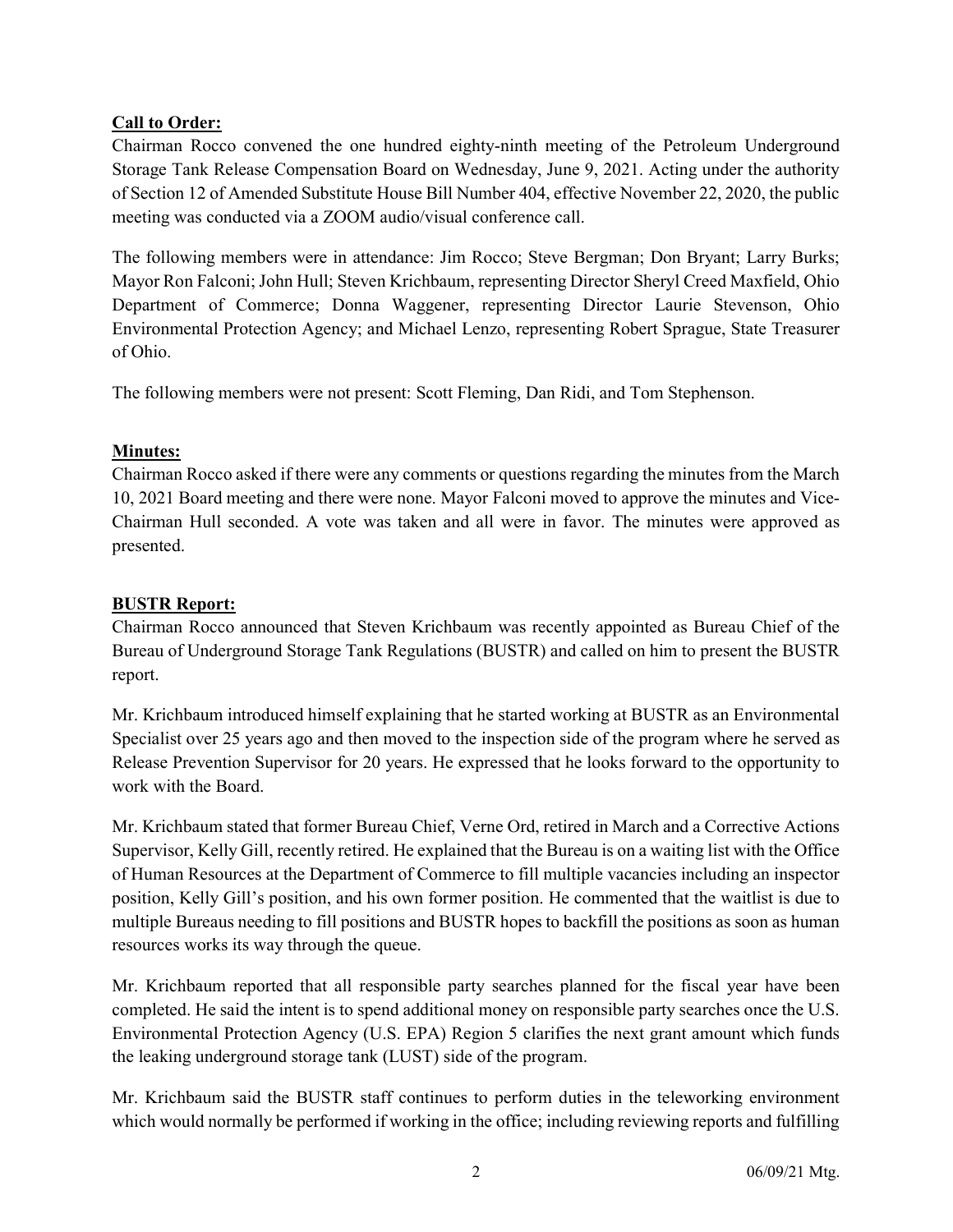public information requests. He said the field inspection staff are performing inspections at facilities.

Mr. Krichbaum stated that the LUST grant which funds the clean-up side of the program is in its second year and the EPA has indicated the funding amount will remain the same as the previous year but a final number has not been given. He said the UST grant for funding the inspection side of the program came to the end of the two-year cycle and BUSTR applied for a new grant. He said Region 5 gave direction to apply for the same amount as in the previous cycle, which he noted is somewhat concerning because it does not account for an increase to the cost of living.

Mr. Krichbaum said BUSTR's staff completed ethics and OSHA training. He mentioned that BUSTR had planned to provide outreach training to contractors and conduct UST inspector classes but the training was postponed due to COVID-19. He said, depending on when the staff can return to the office, the inspector class and stakeholder outreach would likely move forward at the end of the year or in early 2022.

Mr. Krichbaum said the inspection staff is performing inspections in accordance with the federal rules and grant guidelines, which require all sites to be inspected once every three years. He noted that a scheduling program called click schedule is no longer being used and the sites are selected for inspection using BUSTR's main core database known as OTTER (Ohio Tank Tracking & Environmental Regulations). He noted that, in the state of Ohio, there are approximately 21,000 tanks and 7,000 facilities.

Mr. Krichbaum then directed members to a portion of the report which he explained summarizes the compliance status of various measures reported to the U.S. EPA. He said new federal rules became effective several years ago and the EPA realigned the performance measures. He explained that the top three rows listed as UST-4, UST-5, and UST-6 represent the old measures. He said the information of interest is shown in row UST-6, which indicates an overall compliance rate in the upper 60 percent range for operational requirements; including spill, overfill, leak detection, and corrosion protection. He said the new performance measures are reflected further down the page. He said the overall compliance rate of the new federal requirements is presented in row UST-9e. He pointed out that it shows an overall compliance rate in the upper 40 percent range; which he felt was not too surprising given the new requirements for periodic checks of spill and overfill and other components.

Chairman Rocco said the compliance percentages for spill prevention, overfill prevention, and release detection seem pretty significant and asked whether the numbers reflect a record-keeping problem or if the appropriate equipment is not in place. Mr. Krichbaum explained that the information reflects what inspectors' saw and documented when they arrived at the site. He said questions are then asked and additional information or clarification may be received later on. He explained that the requirement to test spill and overfill equipment every three years is a newer requirement, which is not always being done. He said he felt the compliance percentage for leak detection is lower than it should be and is worrisome to him. He explained that some owners procrastinate in performing the annual checks of the tank and piping leak detection equipment until an inspector arrives at the site. He said this has an overall effect of lowering the compliance rate. The Chairman recommended a newsletter be sent highlighting the importance of the three critical issues of spill prevention, overfill prevention, and release detection.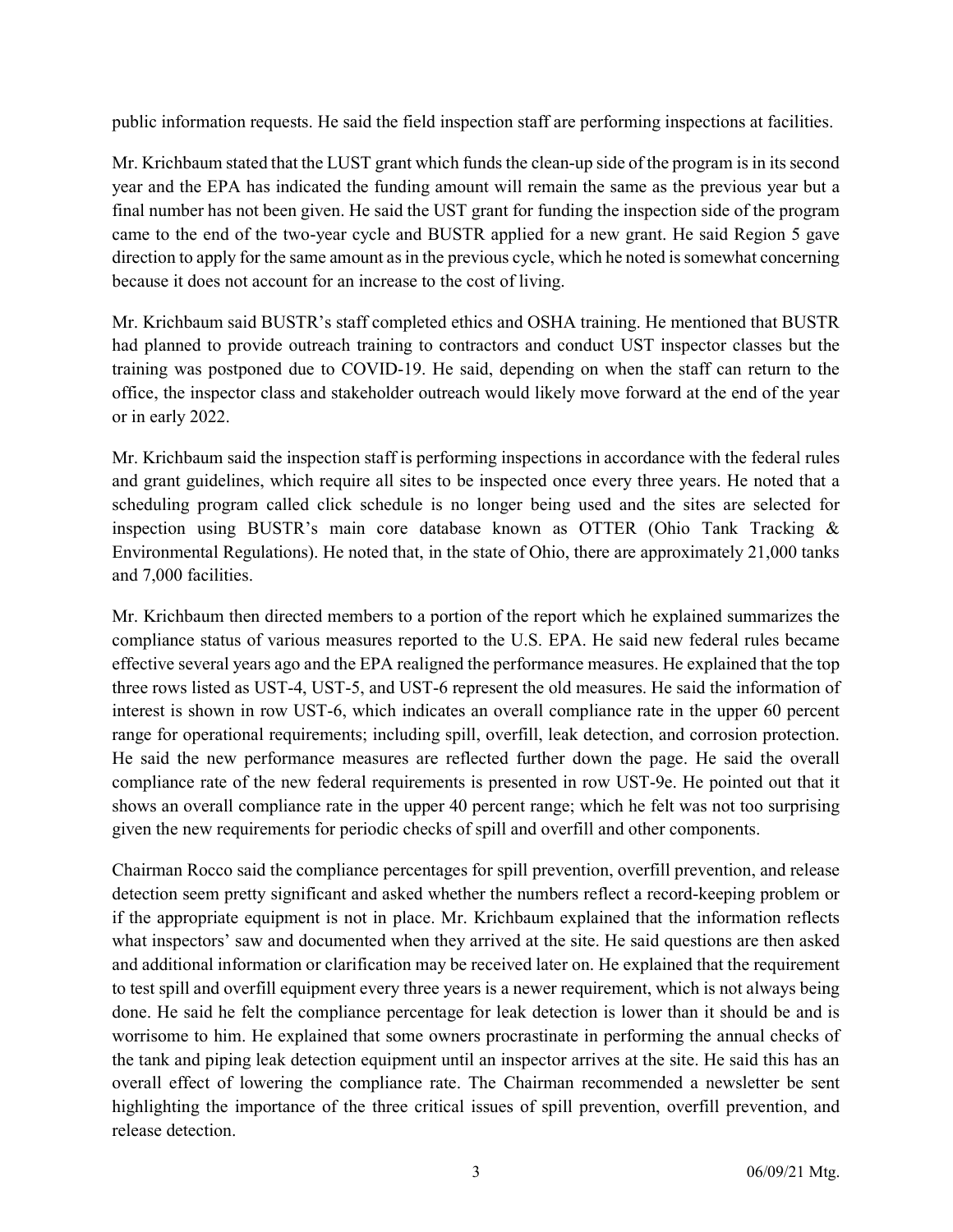Mr. Krichbaum said, in the next three year inspection cycle, inspectors will be returning to sites that should be aware of the new state and federal rules and hopefully the compliance rate will increase. In response to a question from Mr. Burks, Mr. Krichbaum explained that "N\A" shown in the table meant "not applicable." He explained that the measures shown at the top as UST-4, UST-5, and UST-6 were required until 2018, and the measures shown in UST-8 through UST-12 reflect the transition to the new federal reporting requirements.

Mr. Krichbaum then directed members to a worksheet prepared by BUSTR's environmental staff, which he explained provides an overview of the caseload on the environmental side of the program. He said the number of cases open with BUSTR total 3,970. He said, of the open cases, a total of 1,976 incidents have viable responsible parties and 1,650 do not have a viable responsible party identified. He said there are 228 incidents requiring a responsible party search and 116 corrective action cases involving hazardous substances, which does not affect the Board. He pointed out that there are 1,411 incidents for which a responsible party search was completed and there is no viable party to conduct the cleanup or corrective action activities.

Mr. Burks asked if enough responsible party searches are being conducted and Mr. Krichbaum responded saying BUSTR would like to do more but there are limitations due to cost and the staff time needed to coordinate the searches and review the findings. He explained that federal grant money is used to contract with third parties who aid in the responsible party searches. He stated that there are 228 sites identified as needing a responsible party search and BUSTR's in-house counsel will select sites from that pool that are believed to be good candidates for a search.

## Financial Reports:

Chairman Rocco called upon Don Leasor, Chief Fiscal Officer, to present the financial reports.

# February, March, and April Financials

Mr. Leasor said the February, March, and April financials were emailed to each member. He said since fiscal year 2021 annualized revenues and expenses would be discussed as part of the operating budget, he would not review the monthly financial reports. He offered to answer any questions concerning the reports and Mr. Burks asked what is meant by "Unearned Gain/Loss on Investments" in the monthly income reports. Mr. Leasor explained that interest income is generated from funds in STAR Ohio (State Treasury Asset Reserve of Ohio) and investments in U.S. Treasuries and U.S. Agency Callable Bonds. He said, for accounting purposes, the market value of the investments is recorded each month. He explained that if the market value of the investments increases, it is recorded as an unearned gain and if the market value decreases it is recorded as an unrealized loss. He explained that, if the investments are held until maturity as intended, the full par value of the investments will be received upon maturity.

## Operating Budget

Mr. Leasor said the proposed operating budget represents the approved budget and actual annualized expenditures for fiscal year 2021 and also presents the recommended budget for fiscal year 2022.

Mr. Leasor reported that tank revenue for fiscal year 2021 was budgeted at \$8.37 million for 20,220 USTs, and actual revenues were \$460,000 above the budgeted amount. He recommended tank revenue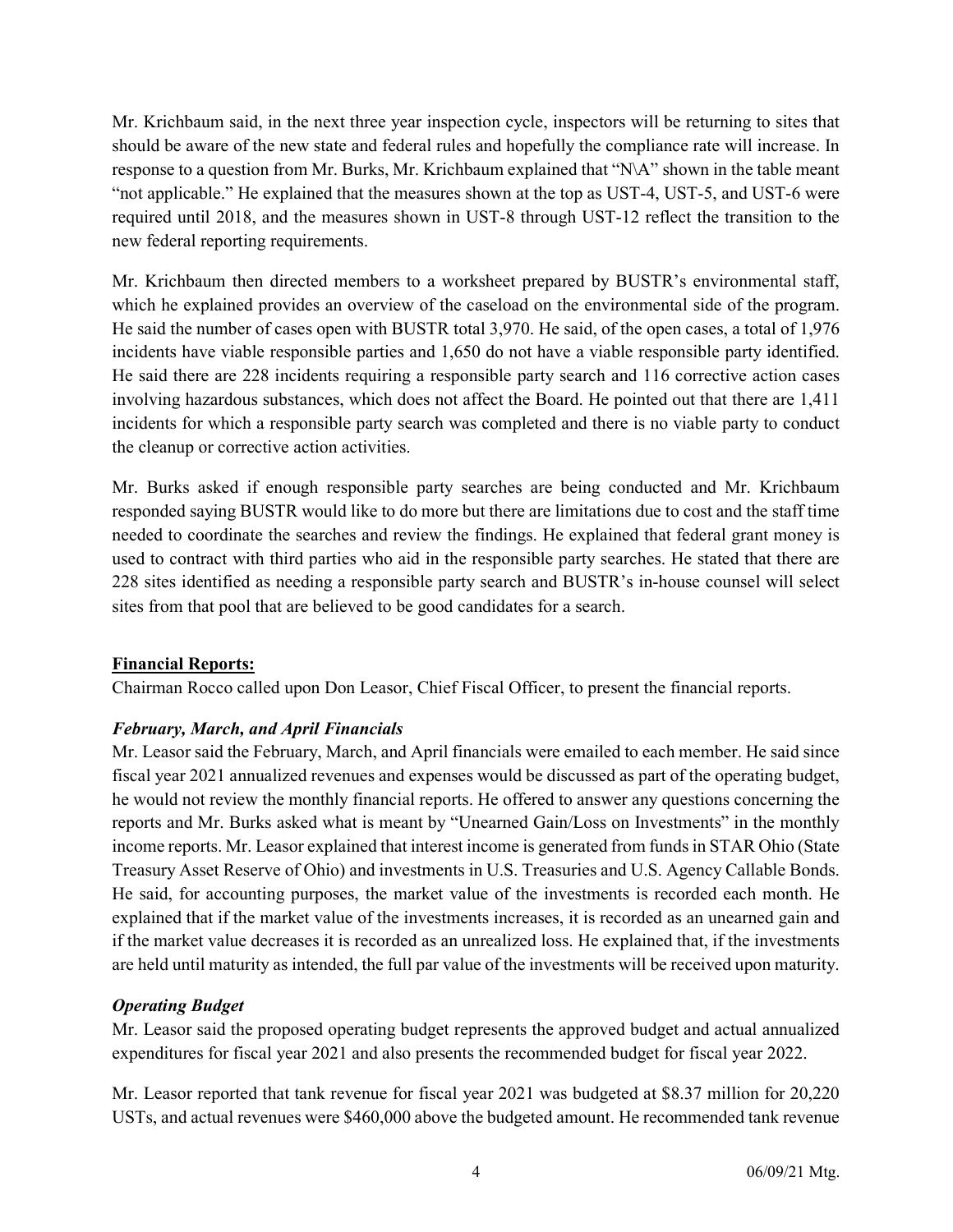for fiscal year 2022 be budgeted at \$8.34 million. He said fees for the \$55,000 and \$11,000 deductibles are \$350 and \$550 per tank, respectively. He explained that the tank budget revenue estimate was built on the assumption that fees will be received for 20,160 tanks, and 27% of these USTs will be assured at the reduced deductible. He said tank fee revenue includes property transfer fees, which are projected to be \$100,000 for fiscal year 2022. He said a portion of the transfer fees were assessed during the current fiscal year, but are anticipated to be collected in fiscal year 2022. He stated that collection of prior years' fees, less anticipated fee refunds, are also projected to be \$100,000 in fiscal year 2022.

Mr. Leasor stated that interest income was \$48,000 below the budgeted amount for fiscal year 2021. He explained that the estimate was based upon a STAR Ohio interest rate of 45 basis points but the monthly interest rate had decreased to eight basis points by the end of May. In addition, several U.S. Treasuries matured and one U.S. Agency Callable Bond was called in fiscal year 2021, and the proceeds were invested at a lower rate. He said the projected interest income for fiscal year 2022 is \$90,000. He said this anticipated interest income is based on an estimated interest rate of seven basis points for STAR Ohio.

Mr. Leasor reported that miscellaneous income totaled \$8,634. He explained that this income was from payments for printing and copying of public records requests, cash rebates on purchases, and \$8,244 received from the Office of Budget and Management as reimbursement of COVID-19 related expenses. He recommended that miscellaneous income be budgeted at \$1,000 for fiscal year 2022.

Mr. Leasor pointed out that actual total income was \$419,000 above the \$8.6 million budgeted for fiscal year 2021.

Mr. Leasor said the claims expense is anticipated to be \$11.6 million for fiscal year 2021. He said this includes the payment to BP under a December 2019 settlement agreement. He stated that the proposed budget for the fiscal year 2022 claims expense is \$12 million. He noted that this includes \$4 million due to be paid to BP in July as part of the settlement agreement.

Mr. Leasor said the salary line item expense was \$39,300 below the amount budgeted for fiscal year 2021. He recommended the fiscal year 2022 budget for employee salaries be set at \$1.47 million. He said this amount reflects a 3% cost of living adjustment, which was originally included in the approved biennial budget to maintain parity with increases provided for in the union contract, but was postponed due to COVID-19. He mentioned that the pay increase originally planned to be effective July 1, 2020, was implemented in April 2021.

Mr. Leasor reported that temporary services expenses were \$23,800 below the budgeted amount. He noted that a plan to use a temporary employee for a document management project was put on hold due to the pandemic. He noted that a portion of the temporary services budget was expended due to temporary employees being used to fill in for an employee out on leave and to assist with the archiving of claim files. He recommended the 2022 budget for temporary services be \$30,000.

Mr. Leasor said the actual rent expense for fiscal year 2021 was \$4,500 below the budgeted amount. He recommended the fiscal year 2022 budget for rent be set at \$154,000.

Mr. Leasor reported that actual expenses for office supplies were about \$6,200 below the budgeted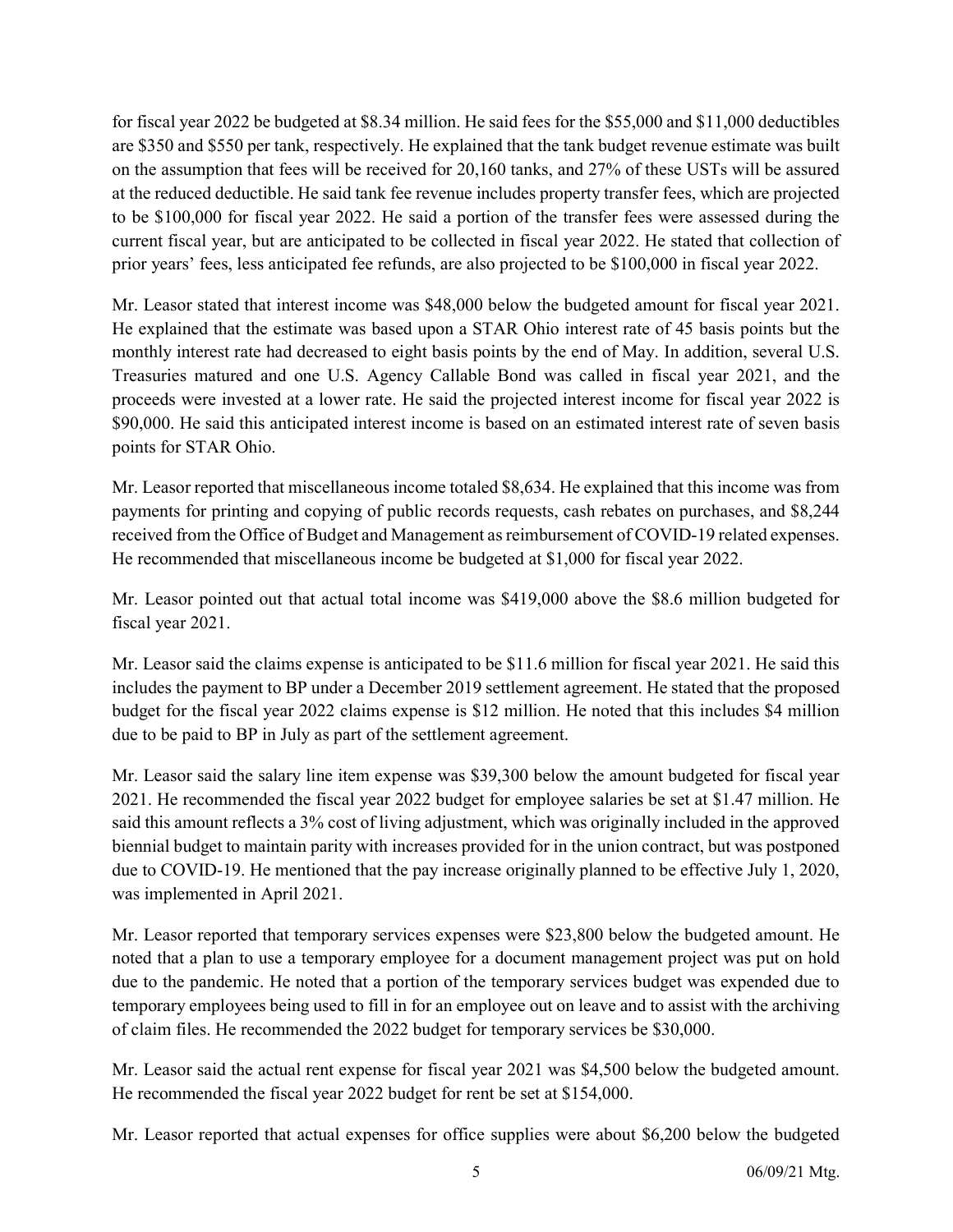amount. He said the amount requested for fiscal year 2022 is \$20,000. He explained that this amount includes funding for standard office supplies, offsite storage, and computing hardware and software with a cost of under \$500. He reported that printing and copying expenses for fiscal year 2021 were \$5,600 below the budgeted amount. He said the recommended budget for fiscal year 2022 remains at \$15,000.

Mr. Leasor said legal and professional actual expenses were below the budgeted amount by \$61,300. He said the amount requested for legal and professional expenses for fiscal year 2022 is \$225,000. He explained that this expense includes the cost for the services of the assistant attorney general; a hearing officer; the annual audit; attorney general and special counsel fees related to the collection of delinquent accounts; database maintenance services; a service contract for the scanners; a SQL database update; other miscellaneous professional services; and actuarial services to assist with the claims study. He explained that, as was done in the previous year, his recommendation is to contract with an actuarial firm to perform an analysis of the held claims and develop the estimate of claim liability for the claims being held from processing. He said the estimated range of fees for the contract is \$25,000 to \$28,500.

Mr. Leasor reported that no travel expenses were incurred during fiscal year 2021. He recommended the budget for travel expenses for fiscal year 2022 be \$6,000, which includes Board member travel expenses.

Mr. Leasor stated that employee expenses were [\$966] below the budgeted amount. He said the recommended budget for employee expenses for fiscal year 2022 is \$1,000. He explained that this cost is primarily for providing refreshments at Board meetings.

Mr. Leasor said telephone expenses were \$126 above the budgeted amount and noted this was due to the staff working from home. He said the anticipated telephone expenses for fiscal year 2022 are \$15,400. He noted that this expense includes web access, spam and virus filtering, VoIP and cell phone services, and an employee messaging software.

Mr. Leasor reported that postage expenses were \$3,200 below the budgeted amount and the recommended budget for postage expenses for fiscal year 2022 is \$30,000.

Mr. Leasor said the depreciation expense was below the budgeted amount by \$1,700 and the anticipated depreciation expense for fiscal year 2022 is \$29,500.

Mr. Leasor pointed out that overall operating expenses were about \$153,000 or 7.7% below the amount budgeted for fiscal year 2021. He stated that the recommended fiscal year 2022 operating expense budget total is \$1,995,900, which is a \$13,900 increase from the 2021 budget.

Chairman Rocco stated that a motion for the operating budget was needed and Mr. Leasor requested a motion to approve the proposed fiscal year 2022 operating budget as proposed. Vice-Chairman Hull so moved and Mr. Bryant seconded. The Chairman asked if there were any questions concerning the proposed operating budget and there were none. A vote was taken and all were in favor. The motion passed.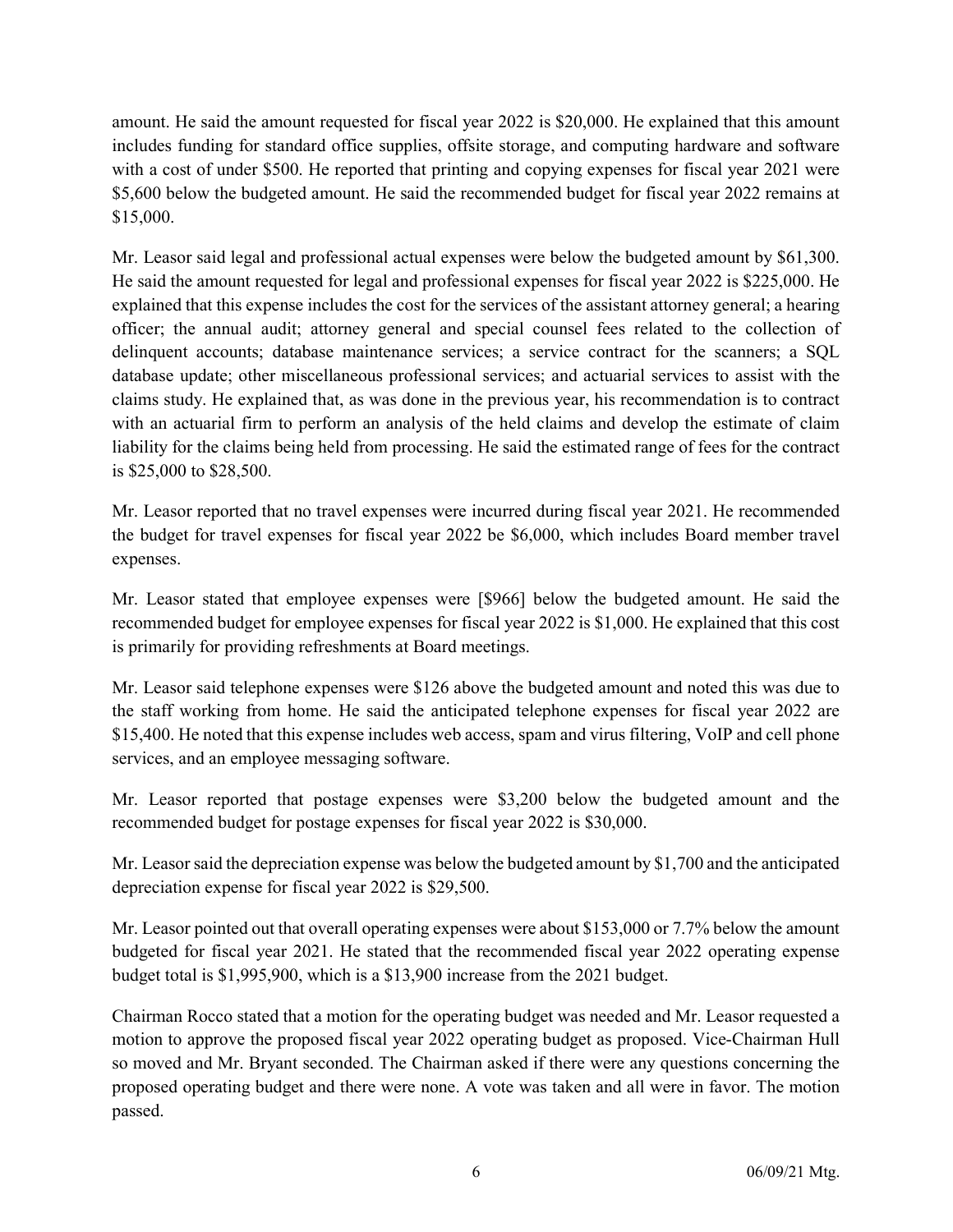# Obligate Money for the Payment of Claims

Chairman Rocco said the Board would need to obligate money for the payment of claims and Mr. Leasor requested a motion to obligate \$12 million for the payment of claims during fiscal year 2022. Vice-Chairman Hull so moved and Mr. Bryant seconded. A vote was taken and all were in favor. The motion passed.

Mr. Krichbaum asked for clarification whether he should abstain or vote on motions given his recent appointment as designee to the Board. The Chairman responded explaining that if Mr. Krichbaum felt comfortable with the information presented, he should vote as he felt appropriate.

Chairman Rocco called on Mr. Leasor to present the motions needed for contracts.

# Actuary Contract

Mr. Leasor requested a motion to authorize the Chairman to enter into an agreement with Milliman, Inc. to assist the Fund in developing the potential claim liability as of June 30, 2021, in an amount not to exceed \$28,500 plus travel and related fees, if any. Vice-Chairman so moved and Mr. Burks seconded. The Chairman asked if there were any questions or discussion and there were none. A vote was taken and all were in favor. The motion passed.

# Hearing Officer's Contract Renewal

Mr. Leasor requested a motion to authorize the Chairman to enter into an agreement with Howard Silver for the continuation of hearing officer services for the period of July 1, 2021 through June 30, 2022. The Chairman noted that Mr. Silver agreed to continue providing hearing officer services at the same rate with the terms of the agreement being the same as the previous year. Vice-Chairman Hull moved to adopt the requested motion and Mayor Falconi seconded. The Chairman asked if there were any questions and there were none. A vote was taken and all were in favor. The motion passed.

## Assistant Attorney General Memorandum of Understanding

Mr. Leasor requested a motion to authorize the Chairman to enter into an agreement with the Attorney General's Office for the continuation of legal services in an amount not to exceed \$81,973 for fiscal year 2022. Vice-Chairman Hull so moved and Mr. Burks seconded. The Chairman asked if there was any discussion and there was none. A vote was taken and all were in favor. The motion passed.

## Database Consultant Contract

Mr. Leasor requested a motion to authorize the Chairman to enter into an agreement with Software Engineering LLC for various updates and fixes to the existing STARRS (Statistical Tank and Reimbursement Records System) database in an amount not to exceed \$15,000 for fiscal year 2022. Vice-Chairman Hull so moved and Mr. Burks seconded. The Chairman asked if there was any discussion and there was none. A vote was taken and all were in favor. The motion passed.

# Capital Budget

Chairman Rocco called upon Mr. Leasor to present the proposed capital budget for fiscal year 2022.

Mr. Leasor said the proposed capital budget includes the fiscal year 2020 actual expenditures, the budgeted amounts and annualized expenditures for fiscal year 2021, and the recommended budget for fiscal year 2022.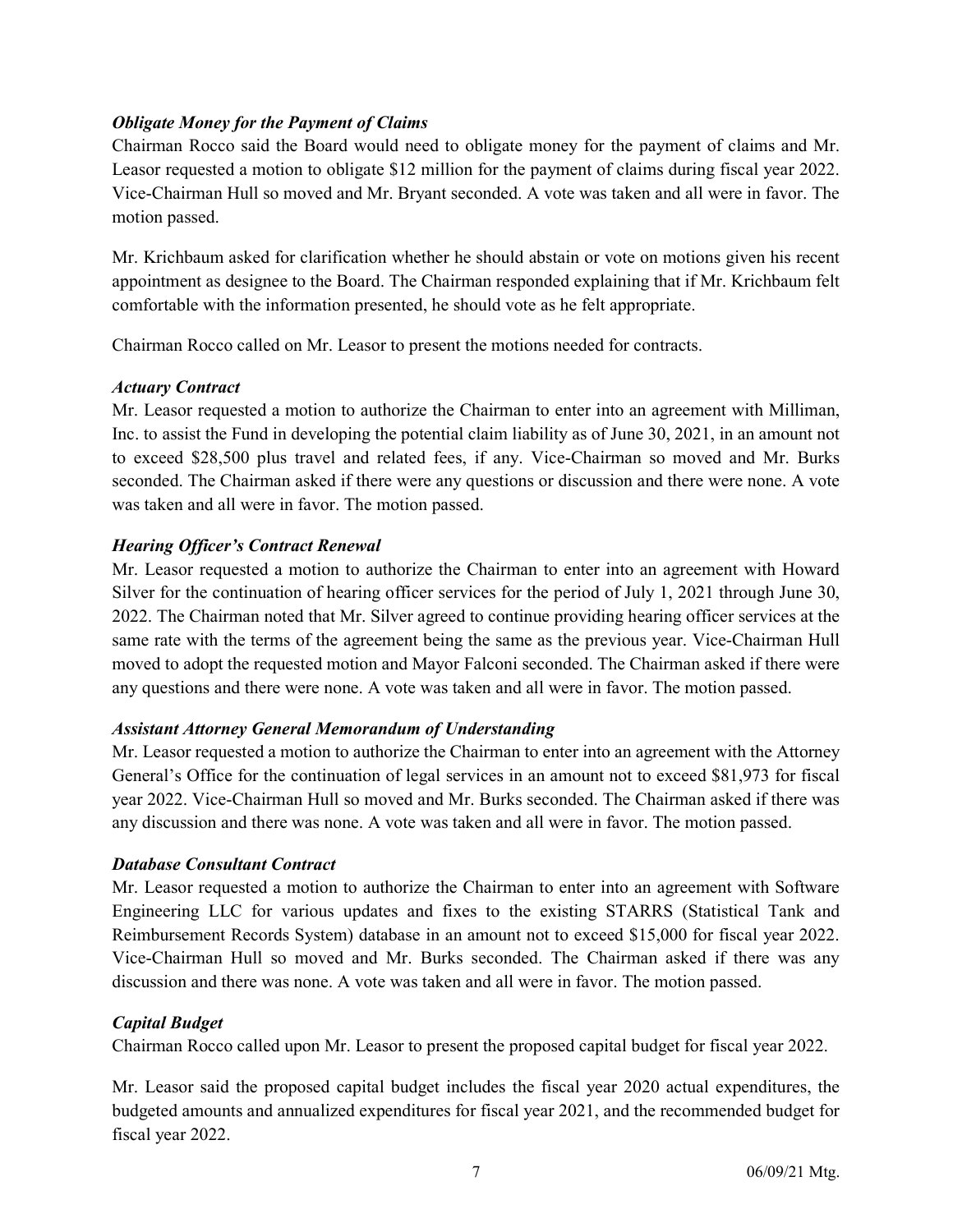Mr. Leasor said furniture and equipment was budgeted at \$2,500 for fiscal year 2021 and there were no expenditures for this budget line item. He said the recommended furniture and equipment budget for fiscal year 2022 is \$5,000. He said this funding is for any necessary furniture purchases and a build out of a work area for the scanning equipment.

Mr. Leasor reported that data processing and electronics were budgeted at \$20,000 for fiscal year 2021, and the actual expenditures for this line item were \$9,777. He said these expenditures included setup costs for the document management project and the purchase of two laptops needed for employees working remotely. He said \$35,000 is recommended for data processing and electronics for fiscal year 2022. He noted the amount requested is for the replacement of IT equipment, if needed, and for a contract with Software Engineering LLC, in an amount not to exceed \$25,000 for the customization and configuration of the document management software, Paper Vision Enterprise, and to interface the software with the Board's existing database.

Chairman Rocco said the document management project to digitize the Board's information was started in the previous year, but COVID-19 restrictions limited access to the office and caused the project to be set aside. He noted that scanning equipment and other purchases were made and the recommendation is to contract with the Board's database maintenance contractor, Software Engineering LLC, to get the system up and running. He noted the contractor's costs are reasonable and there is a benefit of having the person familiar with the Board's database setting up the new system as well. He pointed out that the cost for the contract is primarily what is represented in the proposed budget for the upcoming year.

Vice-Chairman Hull asked if there are ongoing annual license fees for the system and Mr. Leasor confirmed that there are licensing fees for both the scanning equipment and the software. He noted the licensing fees were included in the budget under the legal and professional expenses line item.

Vice-Chairman Hull questioned if anything was being done concerning cybersecurity and if any funding for purchases or services were needed in that area. Mr. Leasor said there had been discussions concerning cybersecurity and a quote was obtained from a firm, but the cost was astronomical and it was put on hold. Mr. Leasor commented that he could reach out to other companies to test whether the security measures in place are sufficient. Vice-Chairman Hull recommended the Board provide the means for the Chairman to negotiate a contract once a service provider is identified and to add a placeholder number in the budget so the staff could proceed in the endeavor.

Chairman Rocco asked if a two-step verification process is used for accessing the system. Mr. Leasor said a login is used for connecting to the network and a second login is required for accessing the Board's STARRS database. He clarified that a two-step verification process is not used for the login. Chairman Rocco said two-step authentication is something to consider for an added level of protection against hackers. He mentioned that the budget could be increased if it is determined there is a need for it and Vice-Chairman Hull said he would like to give the flexibility for a contract if something arises mid-year or before the next Board meeting.

Mr. Burks said the biggest concern is for information to be seized and held hostage. He said the best way to protect the information is to use a redundant backup system. Vice-Chairman Hull asked who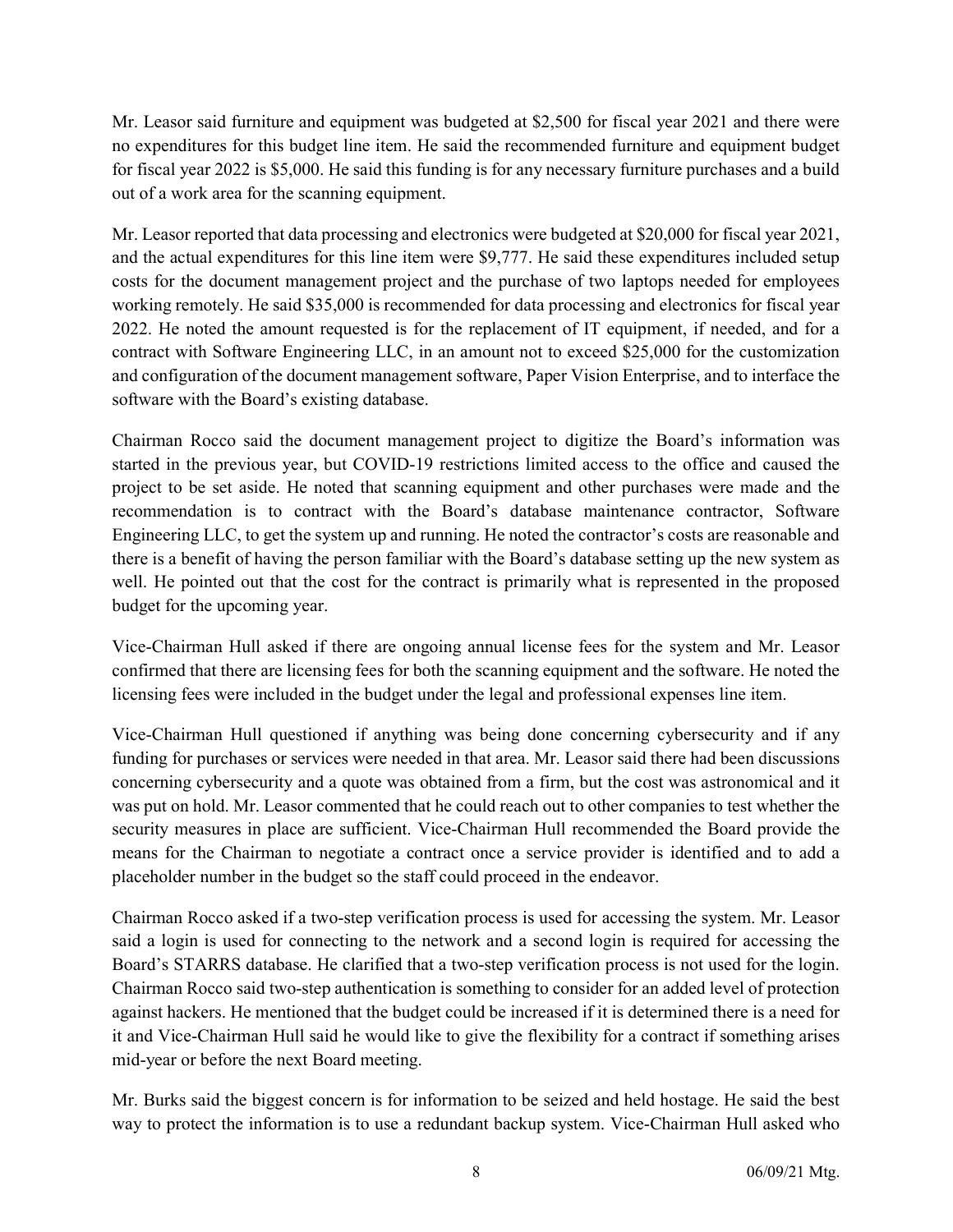manages the Board's servers and Mr. Leasor said the servers are managed in house. He commented that the information is backed up nightly when the staff is logged out of the system. Executive Director, Starr Richmond, said the data is stored onsite using RAID drives which duplicates the data at all times and, in addition, the data is backed up to the cloud. She noted that no personal information such as bank account information, social security numbers, or other sensitive data is stored on the Board's servers. She commented that having someone look at the security of the Board's servers was a good idea and noted that when it was brought up a couple years ago, as Don mentioned, the cost estimates provided by companies were astronomical; Mr. Leasor said they were upwards of \$100,000. Ms. Richmond said perhaps something more affordable could be found by reaching out to other companies doing that kind of work. Chairman Rocco said the first step may be to look at the security procedures in place in the information security policy and see if any changes to the existing policy are needed. Vice-Chairman Hull said the cost could probably come down from \$100,000 and recommended the staff proceed with looking into it.

Chairman Rocco asked if there were other questions concerning the proposed capital budget and there were none. Mr. Leasor said the recommended capital budget for fiscal year 2022 totaled \$40,000. He then requested a motion to approve the fiscal year 2022 capital budget as proposed. Vice-Chairman so moved and Mr. Bryant seconded. A vote was taken and all were in favor. The motion passed.

# Papervision Enterprise Configuration and Interface Contract

Mr. Leasor requested a motion to authorize the Chairman to enter into an agreement with Software Engineering LLC for the customization and configuration of PaperVision Enterprise and to interface the software with the STARRS database in an amount not to exceed \$25,000 for fiscal year 2022. Vice-Chairman so moved and Mayor Falconi seconded. The Chairman asked if there was any discussion and there was none. A vote was taken and all were in favor. The motion passed.

## Fee Statement Statistics

Mr. Leasor stated that the 2021 program year fee statements were issued on April 29, 2021, and about \$8.3 million was invoiced to 3,194 owners of 20,635 USTs. He said as of May 31, 2021, the per-tank fees collected were approximately \$2.36 million, which represents about 28% of the amount billed. He pointed out that collections for the same period in the previous year were \$2.31 million. He noted that the 2021 program year fees collected to date are approximately \$50,000 above the payments received during the same period in the prior year.

Mr. Leasor said between the fee statement mailing in April 2020 and May 31, 2021, about \$8.37 million was collected for 2020 program year fees, and \$140,000 was collected for prior years' fees net of any refunds paid.

Mr. Leasor reported for the 2021 program year, a total of 15,250 tanks were billed at the standard deductible (\$55,000) per-tank fee and about 5,390 tanks were billed at the reduced deductible (\$11,000) per-tank fee. He said as of May 31, 2021, fees had been paid at the standard deductible rate for 3,470 tanks and at the reduced deductible amount for 2,100 tanks. He said, in total, fees had been paid for 5,574 tanks by 1,161 owners. He said this compares to fees being paid for 5,490 tanks by 1,125 owners for the same period of time in the prior year. He noted that in comparison to the previous year, the number of tanks paid increased by about 1.5%, and the number of owners that had paid increased by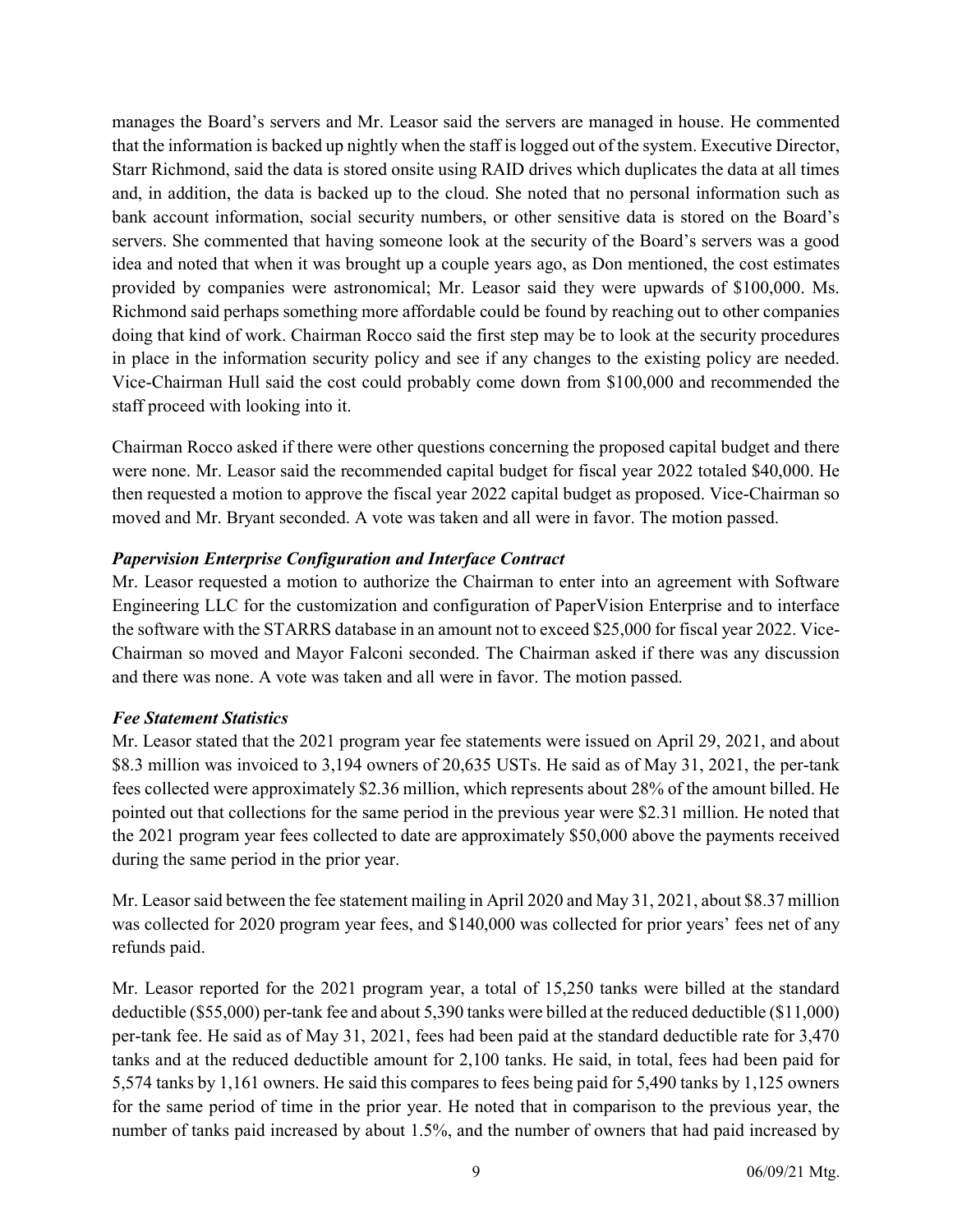3.2%. He said this is 84 more tanks paid and 36 more owners paid, in comparison to the previous year.

Mr. Leasor reported, as of May 31, 2021, the 2020 program year fees were paid for a total of [20,126] tanks by 3,086 owners.

Mr. Leasor said the \$2.36 million collected to date is 28.3% of the \$8.34 million budgeted for the 2021 program year. He said the 5,574 tanks with fees paid for the 2021 program year, reflect the 27.6% of the 20,160 tanks budgeted to apply for certificates the year.

# Compliance and Fee Assessment Report:

Chairman Rocco called on Madelin Esquivel, Assistant Director, to present the compliance and fee assessment report.

Ms. Esquivel reported, as of May 31, 2021, refunds totaling \$157,116 had been paid to 44 owners for the 2020 program year. She said there are 2,625 pending refunds totaling \$1,443,896. She said a total of \$35,325 was used to offset unpaid prior years' fees.

Ms. Esquivel stated that, as of May 31, 2021, the total collected by the Attorney General's Office and Special Counsel less the collection costs was \$106,858. She said 55 accounts totaling \$93,424 were certified to the Attorney General's Office for collection during this program year. She commented that the unpaid 2020 program year's fees totaling around \$400,000 would be certified to the Attorney General's Office for collection in the near future.

Ms. Esquivel reported that eight Orders Pursuant to Law are currently under appeal and information to support the appeals is expected. She said one Determination to Deny a Certificate of Coverage is under appeal. She noted that information to support the objection was received and is under review.

Ms. Esquivel stated that no Ability to Pay Applications are pending review. The Ability to Pay program allows former UST owners experiencing financial difficulty to apply for and receive a determination of their ability to pay delinquent fees.

Ms. Esquivel reported that, as of June 1, 2021, a total of 2,933 Certificates of Coverage have been issued for program year 2020. She said there are 86 Applications for Certificates of Coverage currently being processed, 46 unresolved Pending Denials, and 77 unresolved Determinations to Deny a Certificate of Coverage.

Ms. Esquivel stated that there are 26 uncashed refund checks totaling \$25,000. She said there are nine owners with pending refunds totaling \$51,946 to whom letters have been sent notifying them that more information is needed before their refunds may be issued. She said there are 36 owners with pending refunds totaling \$61,345 for which information had been requested, but no responses have been received.

# Claims Reports:

Chairman Rocco announced that Hannah Brame was the Board's new Claims Supervisor following the recent retirement of Rick Trippel. He then called on Ms. Brame to introduce herself and present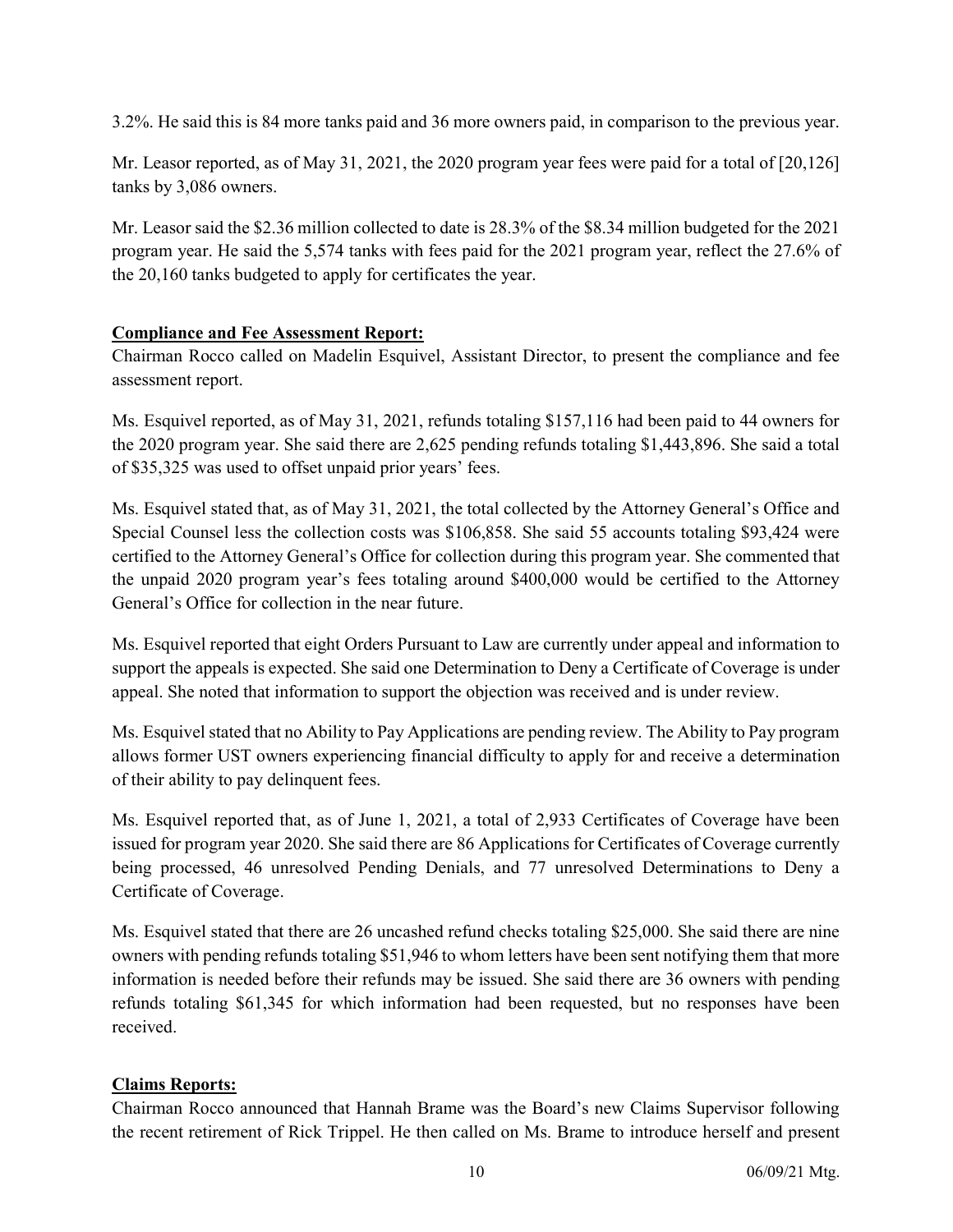the claims reports.

Ms. Brame briefly introduced herself stating that she completed undergraduate studies in geology and graduate work in paleontology at Ohio University. She taught introductory geology courses at Columbus State Community College before accepting a position in the Board's claims department where she worked as an Administrative Assistant and then as a Claims Analyst I from 2014 until 2016. She explained that she left the Board to pursue additional studies at the University of Texas, at Austin, but ultimately returned to Ohio in 2017 and worked as an insurance adjuster license coordinator for Safelite Solutions. She said in February of 2018, she was offered the opportunity to return to the Board and held the position of Claims Specialist until March 2021, when she accepted the position of Claims Supervisor.

Ms. Brame reported, as of June 1, 2021, the total maximum liability of in-house open claims is approximately \$9.6 million. She said using the claim payout ratio of 77%, which is the average ratio of the past five years, the actual anticipated claim liability of unpaid in-house claims is about \$7.4 million.

Ms. Brame reported, as of June 1, 2021, a total of 556 claims with a total face value above the deductible amount were pending review. She stated that 32 claim settlement determinations were under appeal, as of June 1, 2021. She explained that these appeals pertain to only 11 release sites, as multiple appeals pertain to just three release sites. She noted that the staff is waiting for information to support the appeals for 26 of the appealed determinations and additional information provided is under review for six appeals. She commented that since the previous meeting, one claim settlement appeal was closed and one new claim settlement appeal was received. She reported that the staff is currently reviewing claims received prior to March 2021. The Chairman said the high number of appeals exist because hearings could not be held in the previous year and there were continuances for many of them. He said there will likely be an uptick in the number of appeals being addressed this year.

Ms. Brame stated that, as of June 1, 2021, a total of 514 claims were received and a total of 563 claims were settled or closed this program year. She noted that 55 of the closed claims were for releases with an NFA and the total face value was below the deductible amount and therefore, no payment could be issued. She stated that the average payout per claim application was \$14,415 and the average claim payout was 79.5% of the net claim value (face value – deductible). She said on average 17% of the claim face value was disallowed. She said as of June 1, 2021, the total settlement amount for the program year totaled \$7.3 million. She pointed out that this total exceeded the total settlement amount of \$4.7 for program year 2018 and total settlement amount of \$6.3 million for program year 2019. She noted this was after accounting for the major oil settlement agreement in 2019.

Ms. Brame reported for the 2020 program year, a total of 68 eligibility applications were received and 53 eligibility determinations were issued. She said of these eligibility determinations, 38 were approved and 15 were denied. She said, of the denied applications, two were denied for no release being demonstrated, one was denied for late filing of the application, one was denied for out-ofcompliance USTs, one was denied for no valid Certificate of Coverage, and the other 10 were denied for no corrective action being required by BUSTR. She said as of June 1, 2021, a total of 114 eligibility applications were open. She noted that 14 applications were unreviewable until the necessary reports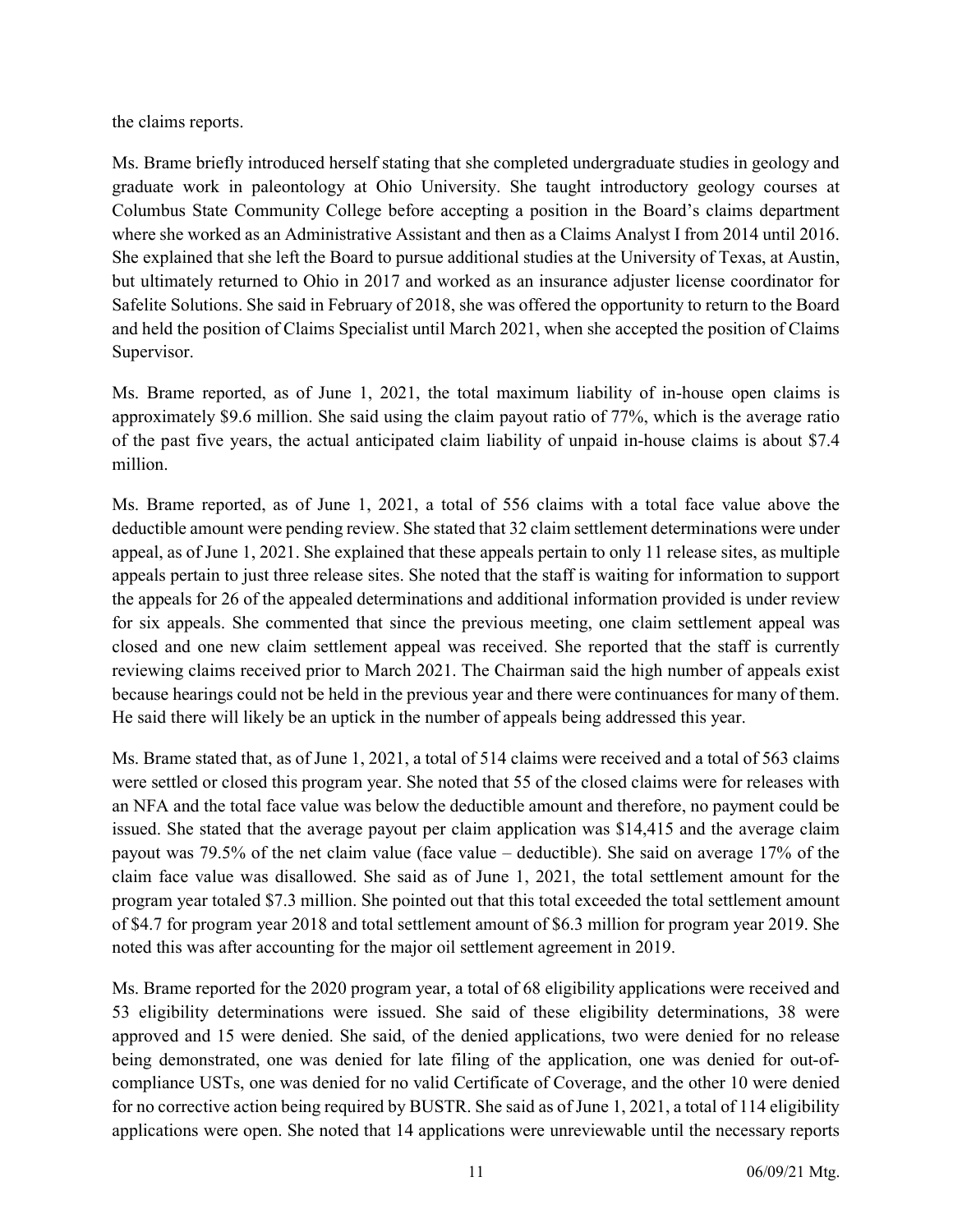are received and more information has been requested for four of the applications. She noted that, as of June 1, 2021, six eligibility determinations are under appeal. She said additional information is expected for three appeals and information for three appeals has been received and is under review. She noted that an additional five eligibility determinations were issued since June 1, 2021.

Ms. Brame reported, as of June 1, 2021, a total of 127 cost pre-approval requests were received. She said the cost pre-approval requests included 26 requests for new remedial action plans; 57 requests for annual costs for remedial action plans or free product recovery; one request for an interim response action requiring BUSTR approval; 17 requests for either tier 3, monitoring or calibration plans; 16 cost exceedance notifications; and 10 voluntary requests for cost pre-approval. She said as of June 1, 2021, a total of 135 cost pre-approval notifications had been issued and 39 cost pre-approval requests are pending review.

## New Business:

# Personnel Compensation

Chairman Rocco stated that as was discussed during the presentation of the financial reports, the Board's employees were given a 3% salary increase. He explained that the salary of the Board's Executive Director, Starr Richmond, requires Board approval and he requested a motion to ratify the Chairman's approval of a 3% salary increase for Starr Richmond, which became effective April 11, 2021. Vice-Chairman Hull so moved and Mayor Falconi seconded. A vote was taken and all members were in favor. The motion passed.

## Hardship Applications

Chairman Rocco called upon Don Leasor, Chief Fiscal Officer, to present the hardship applications.

Mr. Leasor stated that the Board's rule 3737-1-08 provides for an owner experiencing financial hardship to apply for hardship status with the Fund. He said granting hardship status allows for the acceleration of the review of the claims submitted by the owner. He noted that granting hardship status does not increase the amount of reimbursement to the tank owner. He stated that accelerating the review of the claim reduces the financial burden the owner would experience if the claims were reviewed and settled in the normal course of business. He said, once granted, the hardship status remains in effect for a two-year period and, at that time, the owner may reapply for hardship status.

Mr. Leasor stated that, in determining hardship status, the application and a minimum of two years of income tax records are reviewed. He said, in addition, a U.S. EPA financial capacity test is used to evaluate the owner's cash flow and determine whether the owner is able to carry debt, in which case, the owner could finance the costs of corrective actions over time.

## Claim # 11387-0001/05/16/91, Owner – Washington & Lee Service Inc.

Mr. Leasor said Washington & Lee Service Inc. is the responsible party for a 1991 release discovered at 2080 Lee Road in Cleveland Heights, Ohio. He noted that Washington & Lee Service Inc. was dissolved in 2007, but David Saginor, the owner and operator of the release site, is a responsible person and is completing corrective actions at the site. He said Mr. Saginor is requesting the Board grant hardship status to him.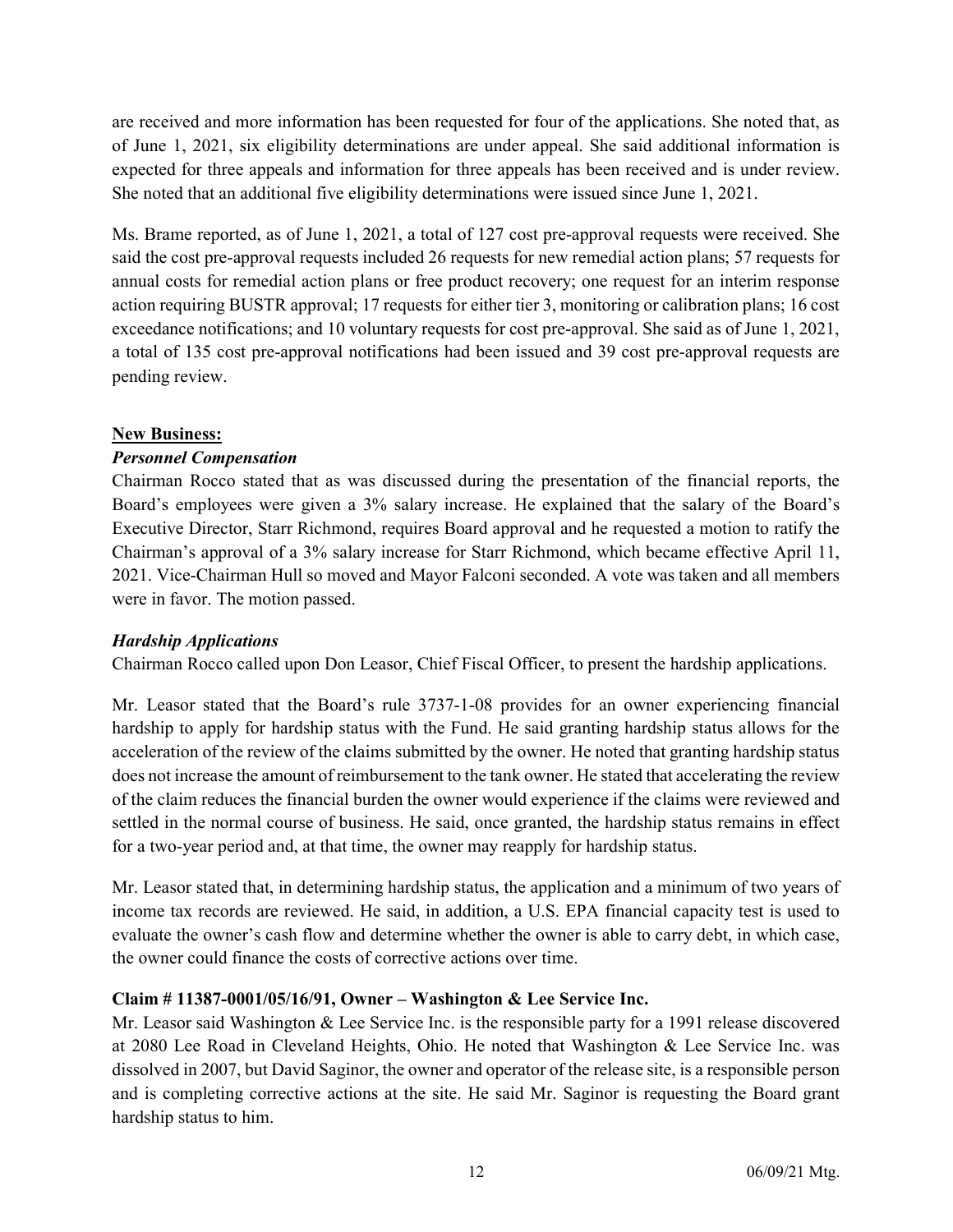Mr. Leasor said this is Mr. Saginor's seventh request for hardship status, and to date, the Fund has reimbursed \$817,300. He noted there are currently no unsettled claims in house and the cost of corrective actions for the next year is estimated to be \$126,000.

Mr. Leasor said all underground storage tanks were removed in June 1991 and the property was sold in October 2006. He said Mr. Saginor provided the financing for the new owner and Mr. Saginor will receive the owner's final monthly payment in August 2021. He said the payments he will receive this year total \$14,800. He noted that Mr. Saginor is to continue corrective actions until an NFA is obtained.

Mr. Leasor reiterated that the estimated cost of corrective actions for the next year is \$126,000 and explained that the U.S. EPA financial capacity test estimates that Mr. Saginor could only afford corrective action costs of just over \$42,400 based on his cash flow and debt capacity. He said the Director is recommending the Board approve the application and grant hardship status to Mr. Saginor. Mr. Burks moved to approve the application and Vice-Chairman Hull seconded. A vote was taken and all members voted in the affirmative. The motion passed.

# Claim # 13755-0001/05/24/91, Owner – Raymond Cooper

Mr. Leasor said Raymond Cooper is the responsible person for a release discovered in 1991 at 111 East Main Street in Lucas, Ohio, and this is his 16th request for hardship status. He said to date, the Fund has reimbursed about \$700,000 for corrective action costs for the release, and the anticipated costs for corrective action activities for the next 24 months are estimated to be \$130,000.

Mr. Leasor explained that Mr. Cooper is retired and no longer owns the property, but he is still responsible for and is continuing the corrective actions. He said based on the information he provided in the hardship application, his household income is from pension and social security benefits and exceeds his household living expense by approximately \$30,400 annually.

Mr. Leasor said the U.S. EPA financial capacity test, which is based on cash flows anticipated over a three-year period, estimates Mr. Cooper could afford corrective action costs of \$62,900 based on his annual retirement income less living expenses. He said, given the anticipated costs of \$130,000 over the next two years, the Director is recommending the Board approve the application and grant hardship status to Mr. Cooper. Mr. Bergman moved to approve the application and Vice-Chairman Hull seconded. The Chairman asked if there was any discussion and Mr. Burks pointed out that Mr. Cooper's application indicates he has access to nearly \$200,000 in cash assets, with about \$40,000 in a CD and over \$146,000 in a checking account. He also noted that Mr. Cooper listed his annual household expenses at \$15,500. He said it appears Mr. Cooper is living very well with very little debt and was not sure if he met the qualifications for hardship status.

Chairman Rocco asked Mr. Leasor to explain how the EPA model is used for determining financial hardship. Mr. Leasor said when a hardship application is submitted, the information from the application is plugged into the EPA model, and the model provides a range of the amount the applicant can pay. He said, in this case, the model estimated Mr. Cooper has the ability to pay \$62,900 over a three-year period and the costs for corrective actions are expected to be \$130,000 over a two-year period. He commented that model tends to hinder an applicant from qualifying for hardship, if the applicant's debt is paid off. He noted that during phone conversations, Mr. Cooper reported that he and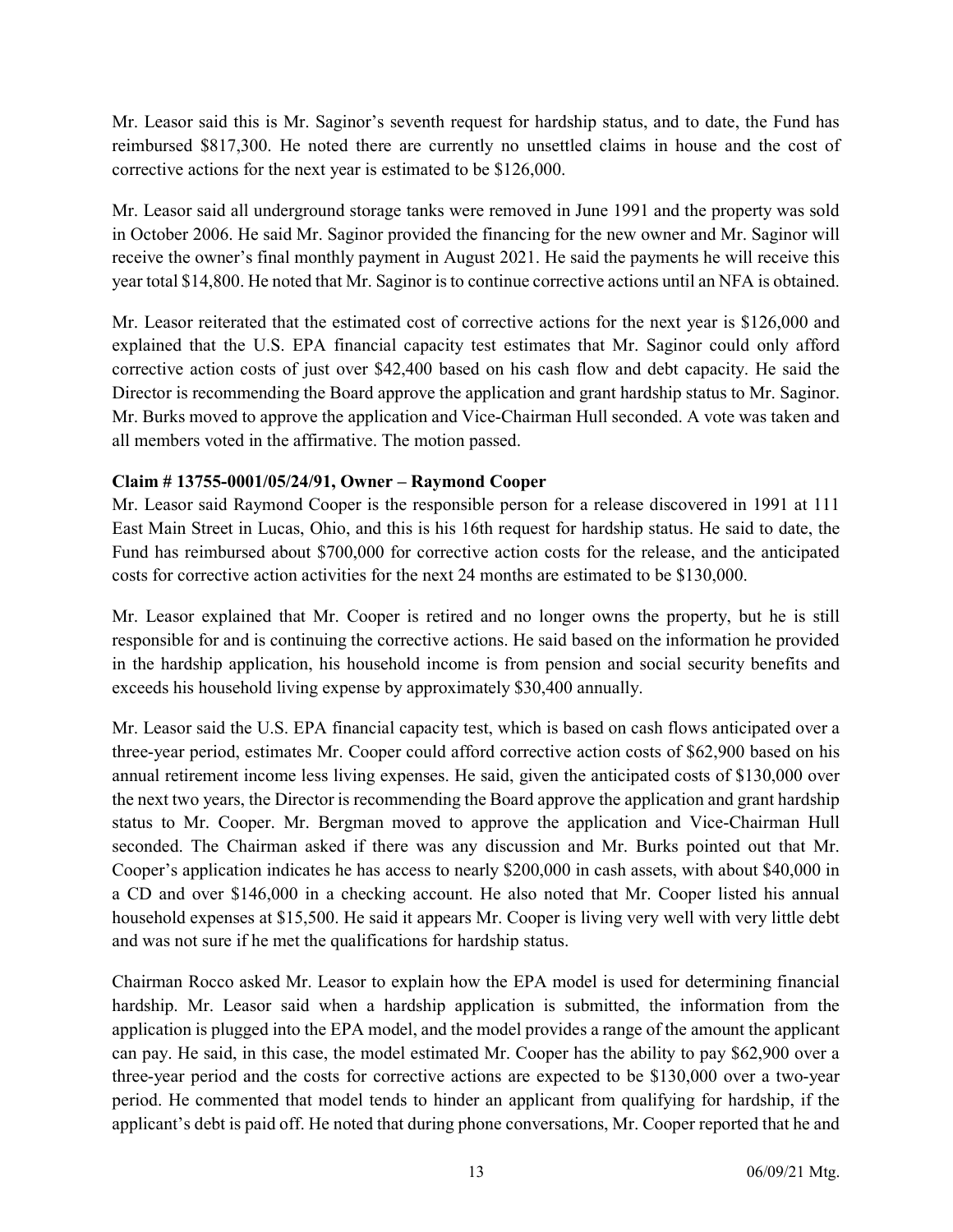his wife both have serious medical conditions, which are not presented in the application. Mr. Leasor said the goal is for Mr. Cooper's release to be cleaned up while he is still a viable responsible party. He noted that granting hardship status does not give him any additional benefits; it only shortens the review period of his claims. Mr. Burks said he wanted to mention there were some anomalies with the application including the yearly household expenses of \$15,500, which he felt was questionable. Mr. Burks expressed that he would yield to the recommendation of the Director. The Chairman asked if there was any other discussion and there was none. A vote was taken and all members voted to approve the application. The motion passed.

# Claim # 18752-0001/06/11/08, Owner – Charles Hanrahan

Mr. Leasor said Charles Hanrahan is the responsible person for a release discovered in 2008 when tanks were removed at 3718 Lawrenceville Drive in Springfield, Ohio. He said this is his tenth request for hardship status.

Mr. Leasor said to date, the Fund has reimbursed about \$831,000 for corrective action costs for the release. He noted there are currently no unsettled claims in house and the cost of corrective actions for the next 24 months is estimated to be \$120,000.

Mr. Leasor said Mr. Hanrahan and his wife's combined annual income is \$66,000, which slightly exceeds their annual living expenses by \$11,000 per year. He noted that Mr. Hanrahan has about \$9,400 of cash on-hand and IRA investments totaling \$131,600. He said he currently has outstanding debt of \$62,400.

Mr. Leasor said the U.S. EPA financial capacity test, which is based on cash flows anticipated over a three-year period, estimates that he can afford additional cleanup costs of \$11,200. He said given the anticipated corrective action costs of \$120,000 for the next two years, it is unlikely he could afford it. He said the Director is recommending the Board approve the application and grant hardship status to Mr. Hanrahan. Vice-Chairman Hull moved to approve the application and Mayor Falconi seconded. The Chairman asked if there was discussion and there was none. A vote was taken and the motion passed. Mr. Lenzo was not present for the vote.

## Claim # 19104-0001/10/30/14, Owner – American United Oil Inc.

Mr. Leasor said American United Oil Inc. is the responsible party for a 2014 release discovered at 342 East Main Street in Ashland, Ohio. He said, as a 50% owner of American United Oil Inc., Salih Najar is requesting the Board grant hardship status to American United Oil Inc. He said this is the fifth request for hardship status, and, to date, the Fund has reimbursed \$680,000 for corrective actions for this release.

Mr. Leasor said American United Oil Inc. currently has no claims pending review and the estimated corrective action costs for the next 24 months are \$129,000. He said the tanks were removed and replaced in the summer of 2015. He said American United Oil reports having \$7,900 in its checking account and credit card debt of just over \$27,000. He said the corporation's annual net income is \$53,000, which is approximately 41% of the total corrective action costs expected to be incurred in the next two years.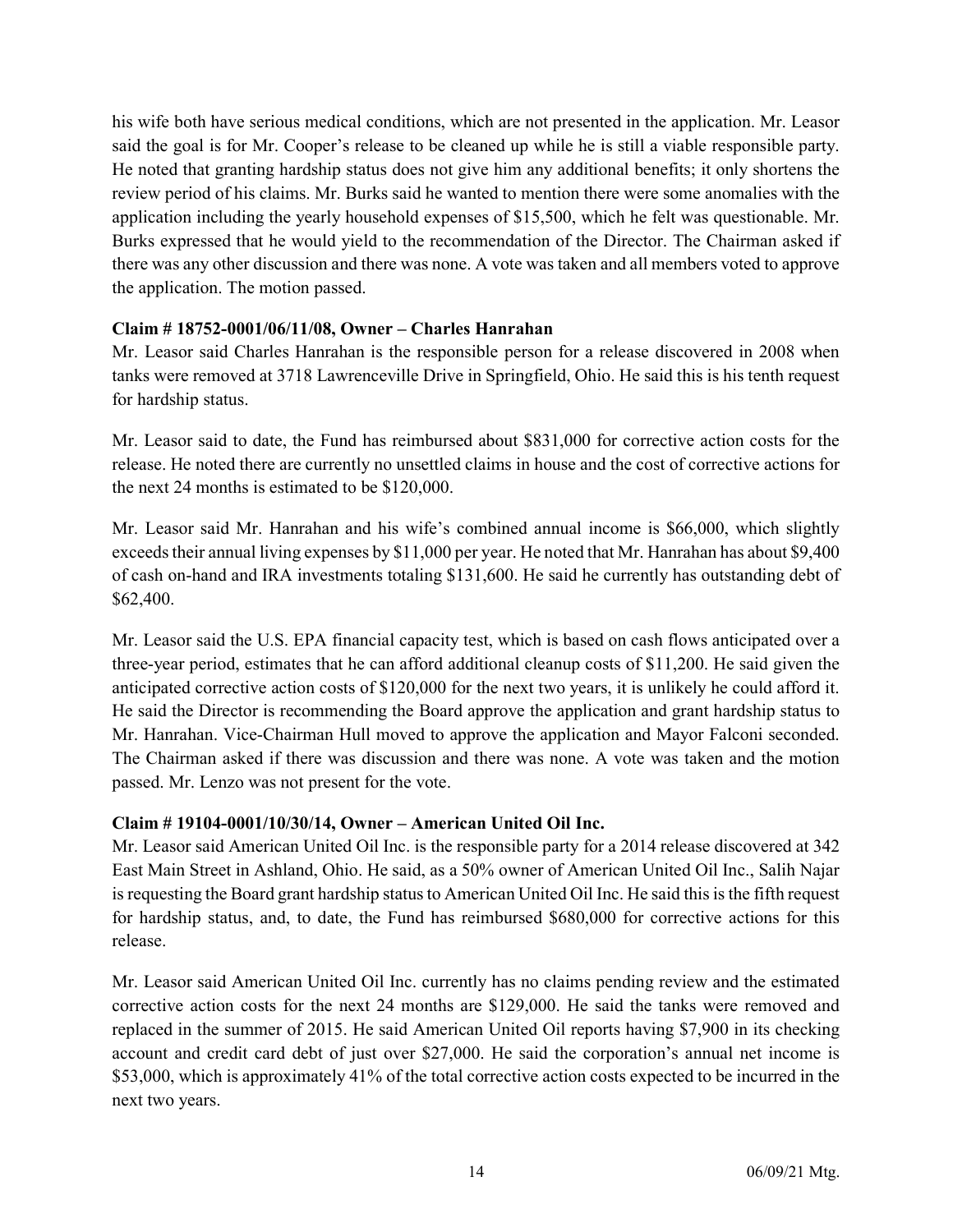Mr. Leasor said based on the information provided in the hardship application and IRS tax forms, the U.S. EPA financial model for corporations estimates a less than 50% probability the corporation can afford \$129,000 in corrective action costs. He said the Director is recommending the Board approve the application and grant hardship status to American United Oil Inc. Vice-Chairman Hull moved to approve the application and Mr. Burks seconded. The Chairman asked if there were any questions or discussion and there were none. A vote was taken and the motion passed. Mr. Lenzo was not present for the vote.

#### Claim # 22329-0001/11/17/20, Owner – Fares, Inc.

Mr. Leasor said Fares Inc. is the responsible party for a 2020 release discovered at 4953 Springboro Pike in West Carrolton, Ohio. He said as the owner of Fares Inc., Jamal Saleh is requesting the Board grant hardship status to Fares Inc. Mr. Leasor noted this is the corporation's first request for hardship status.

Mr. Leasor said, to date, no claims have been submitted for the release. He said, the cost of corrective action work expected to be conducted over the next 24 months is estimated to be \$45,000. He explained that according to the application and tax records, Fares Inc. has \$78,500 in its bank accounts and annual net income of \$82,400. He said, based on this information, the U.S. EPA financial model for corporations known as ABEL estimates a 97% probability the corporation can afford the \$45,000 in corrective action costs. He explained that a claim for which hardship status has been granted is settled on average within 30 days, however, up to 90 days is a reasonable time period. He said claims without hardship status are currently being processed within six months. He said given the corporation's current liquid assets, net business income, and current claims processing time, Fares Inc. is in a financial position to where it can afford the \$45,000 in corrective action costs over the next 24 months. He said the Director is recommending the Board deny Fares Inc.'s application for hardship status. Vice-Chairman Hull moved to deny the application and Mr. Burks seconded.

Vice-Chairman Hull said his understanding is that the owner can reapply for hardship status if the amounts change and Mr. Leasor confirmed that he may reapply at any point in the future by providing more current financial information and updated estimates of corrective action costs. The Chairman asked if there was any other discussion and there was none. A vote was taken and the motion passed. Mr. Lenzo was not present for the vote.

## Certificates of Coverage – Ratifications:

Chairman Rocco called on Madelin Esquivel, Assistant Director, to present the lists of owners who have either been issued or denied a Certificate of Coverage for ratification by the Board.

Ms. Esquivel said the process used to review the fee applications and issue or deny a Certificate of Coverage includes a review for completeness to determine full payment was received; financial responsibility for the deductible has been demonstrated; and the owner has certified with his signature that he is in compliance with the State Fire Marshal's rules for the operation and maintenance of petroleum underground storage tanks. She said if these requirements are met and if the tanks existed in previous years, a Certificate for the subject tanks has been issued to the owner in at least one of the prior two years, then a Certificate of Coverage is issued. She said if a Certificate has not been issued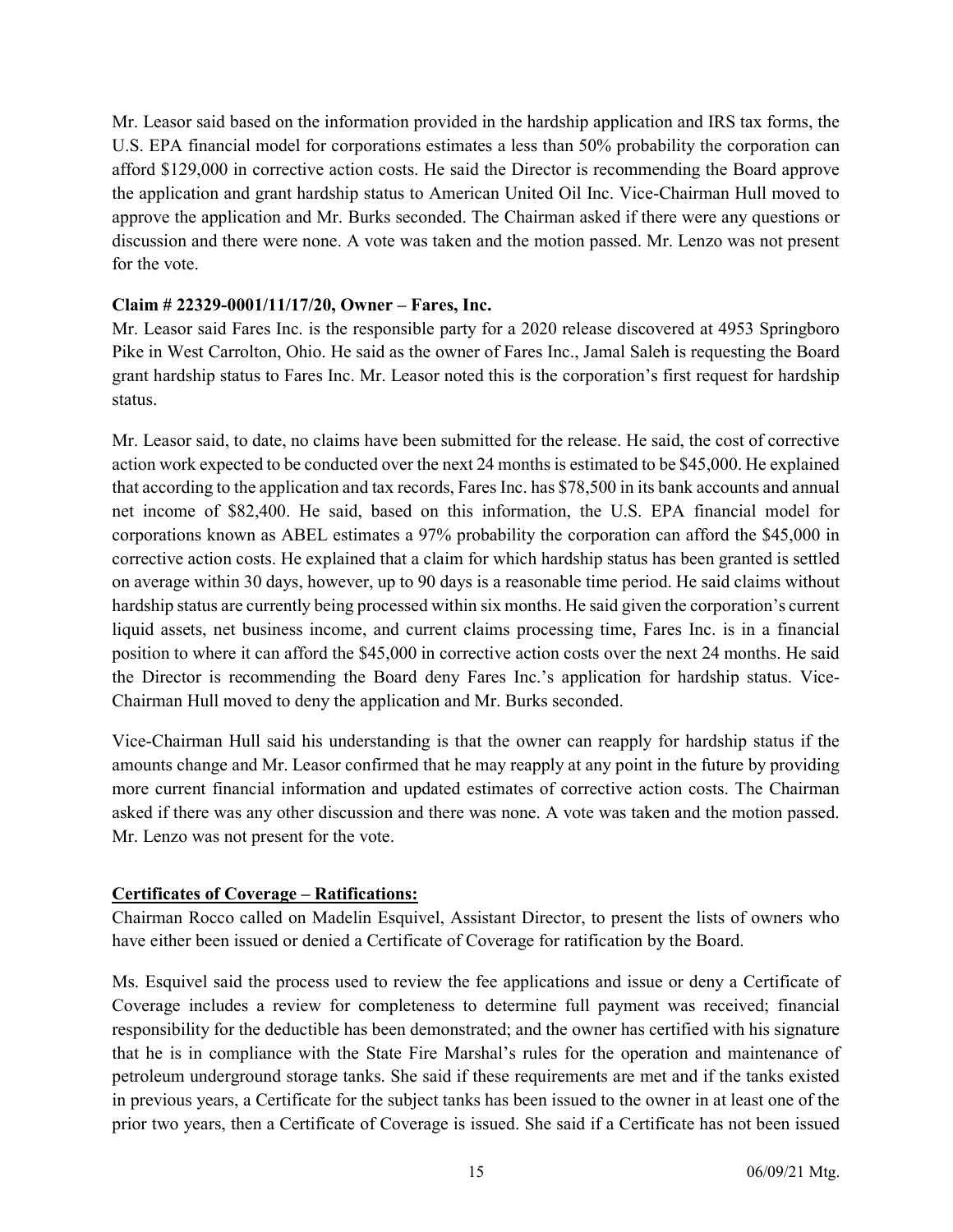in one of the prior two years and the tanks existed during those years, the owner must comply with rule 3737-1-04.1 by demonstrating the tanks are in compliance with the Fire Marshal's rules for the operation and maintenance of USTs.

Ms. Esquivel stated that, if the requirements are met, a Certificate is issued. She said if the requirements are not met, the Certificate is denied. She explained that if the Certificate is denied, the owner is provided with an opportunity to appeal the denial. She said, throughout the denial process, the Board's staff works closely with the owner to resolve any deficiencies. She stated that all processes within the Board's rules and Revised Code were followed to make a determination to issue or deny the Certificates of Coverage.

Ms. Esquivel requested the Board ratify the Director's actions with respect to the issuance of the 2019 program year Certificate of Coverage for the facility included on the program year 2019 Certificate issued list.

Vice-Chairman Hull moved to ratify the issuance of the 2019 Certificate of Coverage for the facility listed. Mayor Falconi seconded. A vote was taken and the motion passed. Mr. Lenzo was not present for the vote.

Ms. Esquivel requested the Board ratify the Director's actions with respect to the issuance of the 2020 program year Certificates of Coverage for the 131 owners of the 922 facilities included on the program year 2020 Certificates issued list.

Vice-Chairman Hull moved to ratify the issuance of the 2020 Certificates of Coverage for the facilities listed. Mr. Bryant seconded. A vote was taken and the motion passed. Mr. Lenzo was not present for the vote.

Ms. Esquivel requested the Board ratify the Director's actions with respect to the denial of the 2019 program year Certificates of Coverage for the eight tanks located at the two facilities included on the program year 2019 Certificates denied list.

Vice-Chairman Hull moved to ratify the denial of the 2019 Certificates of Coverage that were listed. Mr. Bergman seconded. A vote was taken and the motion passed. Mr. Lenzo was not present for the vote.

Ms. Esquivel requested the Board ratify the Director's actions with respect to the denial of the 2020 program year Certificates of Coverage for the 208 tanks located at the 67 facilities included on the program year 2020 Certificates denied list.

Vice-Chairman Hull moved to ratify the denial of the 2020 Certificates of Coverage that were listed. Mayor Falconi seconded. A vote was taken and the motion passed. Mr. Lenzo was not present for the vote.

# Executive Session:

Chairman Rocco stated that an executive session was needed and requested a motion to enter into